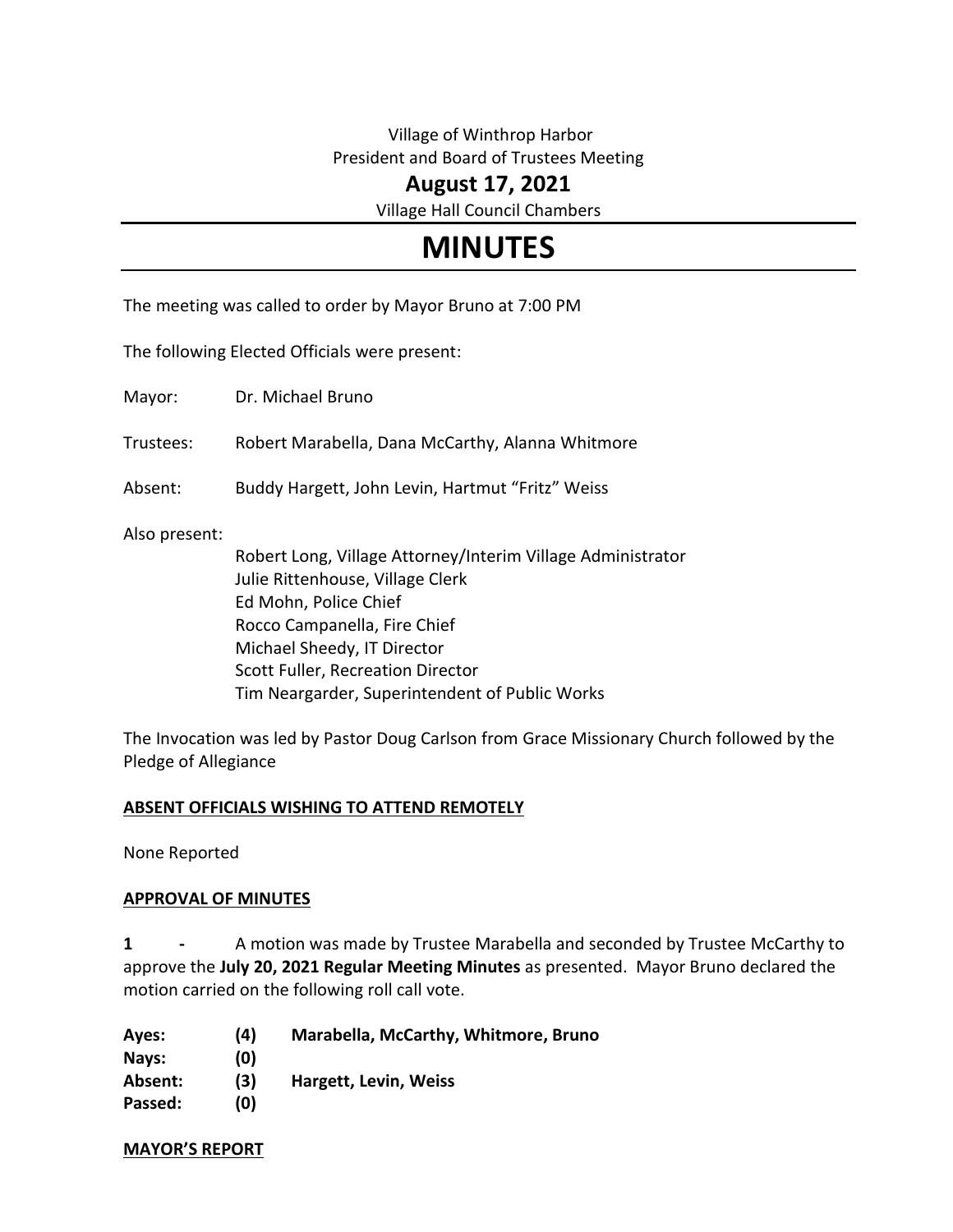## **Presentation of Retirement Badge and Commendation of Medal for Years of Service – John Ewing**

Chief Mohn presented Sergeant John Ewing with his retirement badge and Commendation Medal for 26 years of service to the Village of Winthrop Harbor.

## **ORDINANCE 2021-O-23 An Ordinance Enacting and Adopting a Supplement to the Code of Ordinances S29 for the Village of Winthrop Harbor, Illinois**

**2 -** A motion was made by Trustee Marabella and seconded by Trustee McCarthy to Set Aside the Rules of the President and Board of Trustees and Waive the First and Second Reading of **Ordinance 2021-O-23** and approve as submitted. Mayor Bruno declared the motion carried on the following roll call vote.

| Ayes:   | (4) | Marabella, McCarthy, Whitmore, Bruno |
|---------|-----|--------------------------------------|
| Nays:   | (O) |                                      |
| Absent: | (3) | Hargett, Levin, Weiss                |
| Passed: | (O) |                                      |

**ORDINANCE 2021-O-24 An Ordinance Amending §31.008 of the Municipal Code of Winthrop Harbor Making Technical Amendments to Spending Authority to Align with the Current Committee Structure**

**3 -** A motion was made by Trustee McCarthy and seconded by Trustee Marabella to Set Aside the Rules of the President and Board of Trustees and Waive the First and Second Reading of **Ordinance 2021-O- 24** and approve as submitted. Mayor Bruno declared the motion carried on the following roll call vote.

| Ayes:   | (4) | Marabella, McCarthy, Whitmore, Bruno |
|---------|-----|--------------------------------------|
| Nays:   | (O) |                                      |
| Absent: | (3) | <b>Hargett, Levin, Weiss</b>         |
| Passed: | (0) |                                      |

**Winthrop Harbor Lions Club Request to Hold Candy Days on Friday, September 24th from 3pm-6pm and Saturday, September 25th, 2021 from 9am-1pm on the Corners of Lewis & Stateline and Kenosha & 9th Street**

**4 -** A motion was made by Trustee Whitmore and seconded by Trustee Marabella to approve **Winthrop Harbor Lions Club Request to Hold Candy Days on Friday, September 24th from 3pm-6pm and Saturday, September 25th, 2021 from 9am-1pm on the Corners of Lewis & Stateline and Kenosha & 9th Street** as presented. Mayor Bruno declared the motion carried on the following roll call vote.

| Ayes:   | (4) | Marabella, McCarthy, Whitmore, Bruno |
|---------|-----|--------------------------------------|
| Nays:   | (0) |                                      |
| Absent: | (3) | Hargett, Levin, Weiss                |
| Passed: | (0) |                                      |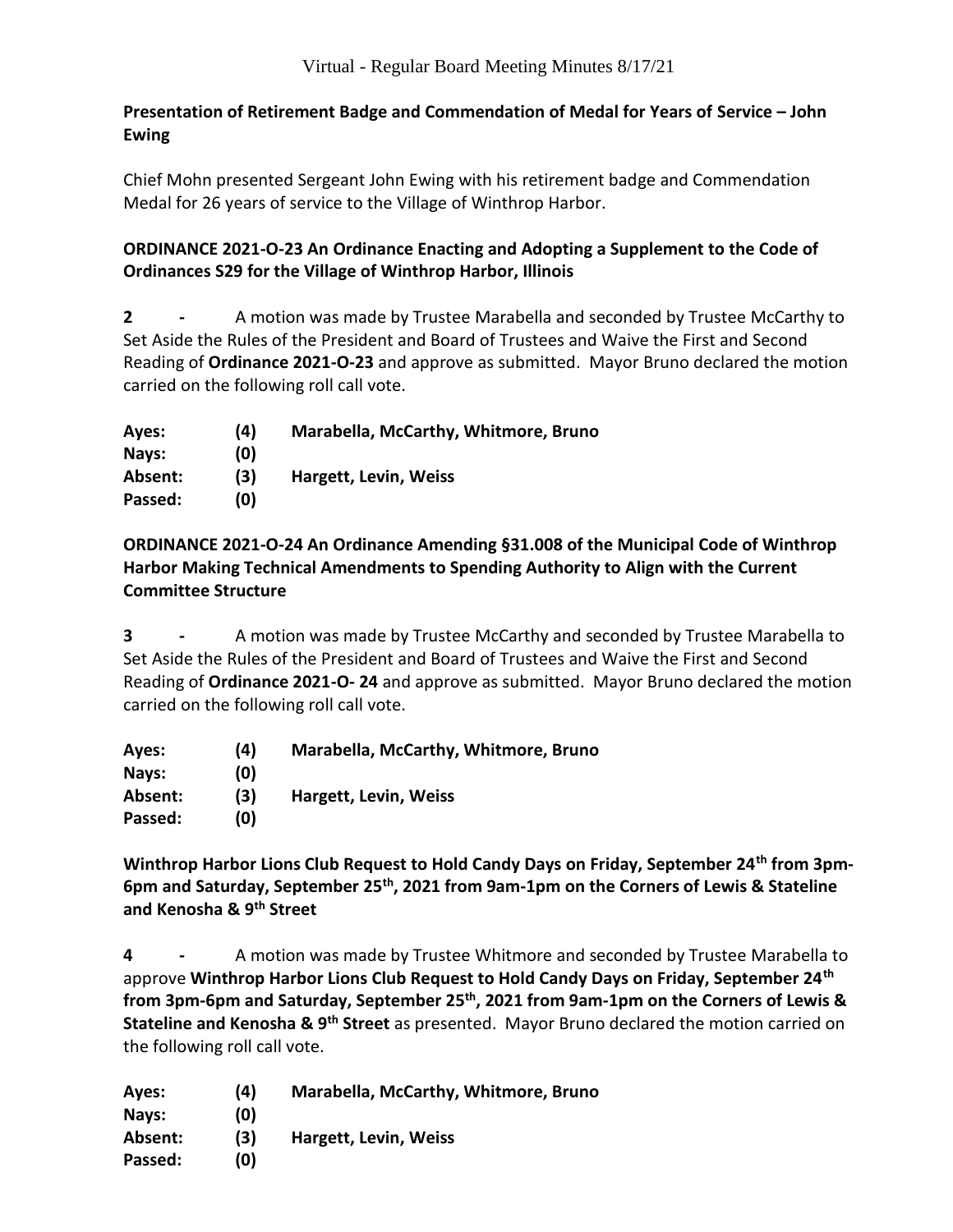**The Salvation Army Request to Have Red Kettle Campaign Monday-Saturday, November 1st - December 24th, 2021**

**5 -** A motion was made by Trustee Marabella and seconded by Trustee Whitmore to approve **The Salvation Army Request to Have Red Kettle Campaign Monday-Saturday, November 1st -December 24th , 2021** as presented. Mayor Bruno declared the motion carried on the following roll call vote.

| Ayes:   | (4) | Marabella, McCarthy, Whitmore, Bruno |
|---------|-----|--------------------------------------|
| Nays:   | (0) |                                      |
| Absent: | (3) | Hargett, Levin, Weiss                |
| Passed: | (O) |                                      |

Mayor Bruno said at the last meeting we had a resident here, Linda Mellijor 2303  $11<sup>th</sup>$  Street, who had a water leak leading to a substantial water bill. The Board had agreed to cut the bill by \$100.00. After talking with her on the phone last Thursday, she decided to go ahead and pay the whole bill. Just wanted it to be on record that she paid the whole bill.

On August 12<sup>th</sup> the Department of Motor Vehicles had a mobile event at the Community Center. The event was for vision screening, driver's license, state ID card renewal, replacement and corrections. Also license plate renewal stickers, organ donor, voter registration and seniors who are 65, no charge for ID. It was very successful. State Rep. Joyce Mason's Office put this all together. They would like to do it again by the end of the year.

Thanked Mark Stevens for Venetian Night. It was a beautiful night and the parade and fireworks were great. Thank you for all you do to bring the events here to Winthrop Harbor.

## **VILLAGE ADMINISTRATOR'S REPORT**

- Interim Village Administrator, Bob Long, said it's been about a month and a half of filling in for this position and it's been a lot of work to try and figure out where we're at.
- John Ewing is one of the last 2 people that was here when Bob started, 24 years ago. He wished him well in his retirement and thanked him for his years of service.
- The Census figures are on-line. As of April 2020 our population grew by about 75 people. Our median age has increased. This is something that we are going to have to take into account as we move forward. Whether we try to attract younger families or finding a way to provide services for seniors.
- We have engaged the firm of Lauterbach and Amen for accounting assistance to bring our general ledger current. They started about 2 weeks ago and we expect to have updated reports in about a month. Once we get those reports, we should be in a position to give you valid reports on what our budget is and how our spending has been. We'll be able to review the projections that were made to establish the budget and have the opportunity at that point to consider whether additional hiring is appropriate, if we can afford it, to right-size our workforce to meet some of the challenges we are facing
- We need to watch the impact of the Delta Variant and Covid as well as financial turmoil and the national markets. It really does have an impact on our residents, from a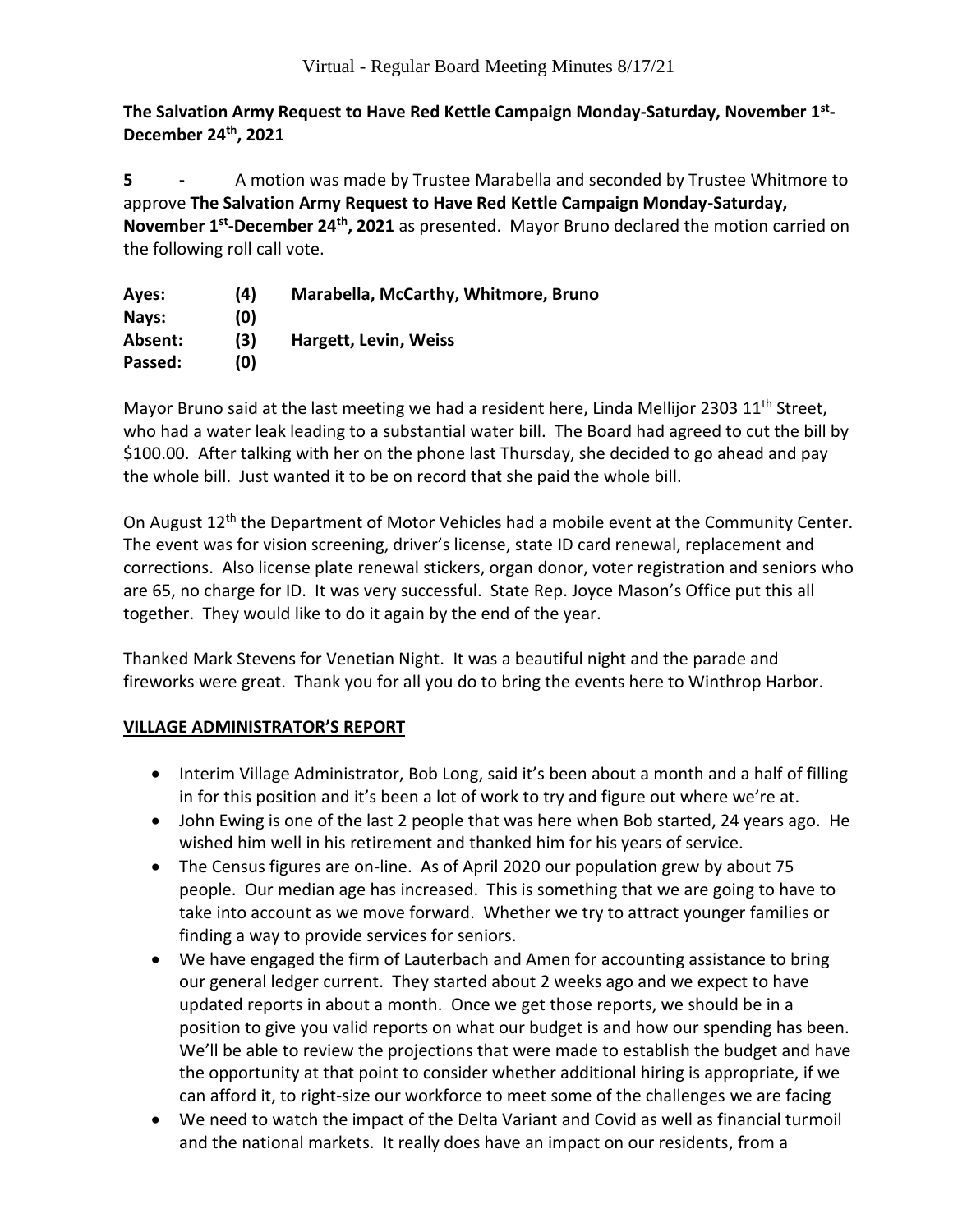## Virtual - Regular Board Meeting Minutes 8/17/21 spending point of view, from sales tax. The thing that set Winthrop Harbor apart and why we weren't hurt as badly as some communities during the Covid crisis, from the perspective only of tax revenue, is the way our finances are put together. Typically, most Villages have a blend of sales tax, property tax, user fees. We have that blend also, but our sales tax figures were down so much over the last few years because we've been working very hard to find ways to get more commercial development. We didn't suffer the loss of sales tax, yet our property taxes remain pretty stable.

- We have applied for the American Rescue Plan Act Grant. According to the state, we're supposed to get almost \$900K in 2 payments, half this year, half next year. We are supposed to get a check in the amount of \$450K next month. We will see. This money can only be used for certain things. It can only be used to provide relief, such as a water and sewer project, but it can't be used for roads. We can reimburse our general fund a small amount, possibly up to 4.1% of our budget. That's not a huge amount, but it's something. We can use it for overtime for people that have worked during the Covid crisis, but we've already done that through the CARES Act funding that we have received. We can provide some relief for our businesses and I have asked the Department Heads to try and come up with some ideas. We do have to report on the use. We should know sometime in September, when and how much we will receive.
- We have completed the Grant for the \$100K reimbursement for the Holdridge Bridge Project. We're waiting for payment from the State. That money will go back into the Rainy Day Fund.
- We have applied for the Grant for the Public Works Building. There are two parts to that grant. One for \$520K and another one for \$94K. The first portion of the grant was filed and we're waiting on the state to tell us when we can file for the second portion.
- We've come up with two additional ideas for grant opportunities. One is the OSLAD (Open Space Land Acquisition and Development Fund) funded through the State of Illinois. This fund has more money than most of the other State Grants because the money is taken from a charge to record a deed or a mortgage on your property. A small fee is given to the State.
- I have tasked Scott to come up with a wish list. He found \$600K worth of things that would really make a difference out at the park. We are going to submit for all of it. If we only get half, we would be \$300K to the good. I'm told that this is either an 85/15 or a 90/10 local match. Our actual contribution, out of pocket, would be much smaller.
- We've been invited to a presentation through Congressman Schneider's Office to look at a storm water grant. There's a significant amount of money that has been put into storm water remediation. He's looking for projects worthy, in his congressional district.
- Thanked all of the Department Heads. You are always great to work with and helpful and of course the members of the Board of Trustees. This is a great place to work and I look forward to continuing to try to help, for as long as I can.

#### **CLERK'S CORRESPONDENCE**

None Reported

#### **OLD BUSINESS**

None Reported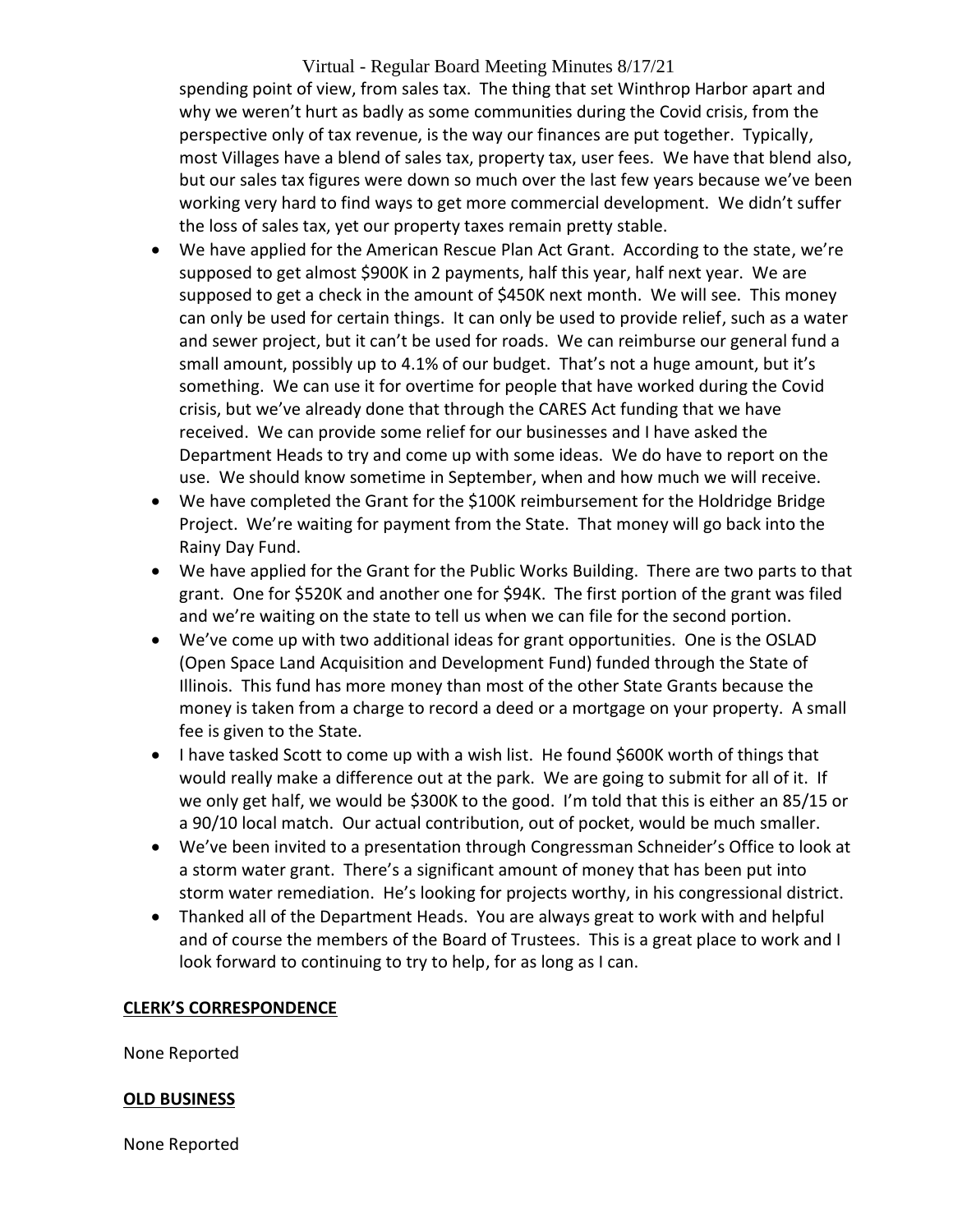#### **NEW BUSINESS**

#### **Accounts Payable Warrant**

**6 -** A motion was made by Trustee Marabella and seconded by Trustee McCarthy to approve **Accounts Payable Warrant W2021-5** in the amount of **\$618,258.81**. Mayor Bruno declared the motion carried on the following roll call vote.

| Ayes:   | (4) | Marabella, McCarthy, Whitmore, Bruno |
|---------|-----|--------------------------------------|
| Nays:   | (0) |                                      |
| Absent: | (3) | <b>Hargett, Levin, Weiss</b>         |
| Passed: | (0) |                                      |

**A Motion to Ratify the Engagement of Lauterbach & Amen to Provide Accounting Assistance**

**7 -** A motion was made by Trustee Marabella and seconded by Trustee McCarthy to **Ratify the Engagement of Lauterbach & Amen to Provide Accounting Assistance** as presented. Mayor Bruno declared the motion carried on the following roll call vote.

| Ayes:   | (4) | Marabella, McCarthy, Whitmore, Bruno |
|---------|-----|--------------------------------------|
| Nays:   | (O) |                                      |
| Absent: | (3) | Hargett, Levin, Weiss                |
| Passed: | (0) |                                      |

## **ORDINANCE 2021-O-25 Revisions to the Wage Policy Ordinance for Rec Employees**

**8 -** A motion was made by Trustee Marabella and Seconded by Trustee Whitmore to Set Aside the Rules of the President and Board of Trustees and Waive the First and Second Reading of **ORDINANCE 2021-O-25** and approve as submitted. Mayor Bruno declared the motion carried on the following roll call vote.

**Ayes: (4) Marabella, McCarthy, Whitmore, Bruno Nays: (0) Absent: (3) Hargett, Levin, Weiss Passed: (0)**

**RESOLUTION 2021-R-13 A Resolution Accepting the Contribution Agreement Between Zion Landfill, Inc. and the Village of Winthrop Harbor**

**9 -** A motion was made by Trustee McCarthy and seconded by Trustee Whitmore to approve **Resolution 2021-R-13** as presented. Mayor Bruno declared the motion carried on the following roll call vote.

| Ayes:   | (4) | Marabella, McCarthy, Whitmore, Bruno |
|---------|-----|--------------------------------------|
| Nays:   | (0) |                                      |
| Absent: | (3) | Hargett, Levin, Weiss                |
| Passed: | (0) |                                      |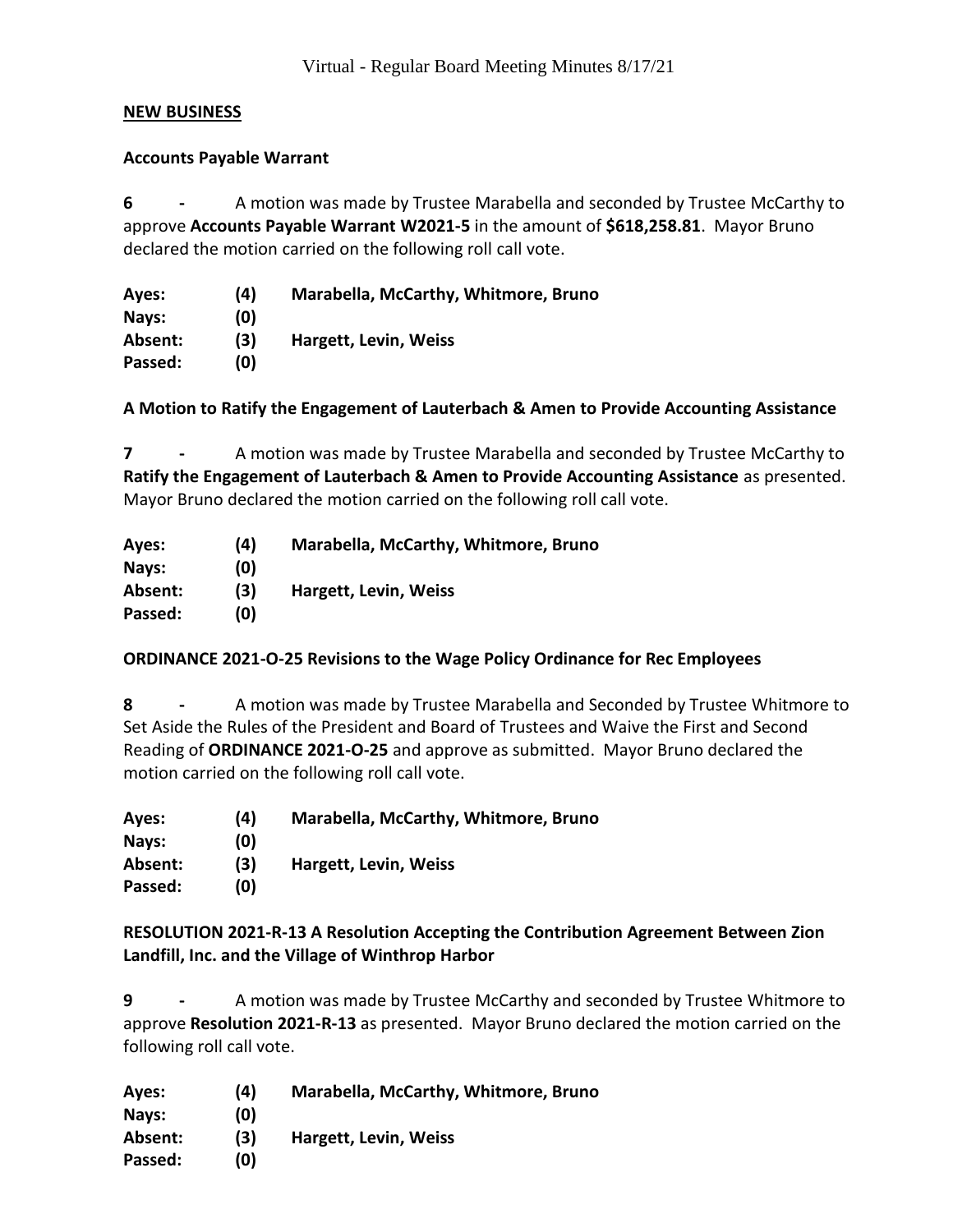**Request Approval for Appropriation Expenditures for Emergency Water Repair – Ratifying Expenses – Charles Ave. \$44,851.00**

**10 -** A motion was made by Trustee Marabella and seconded by Trustee McCarthy to **Approve Request for Appropriation Expenditures for Emergency Water Repair** as presented. Mayor Bruno declared the motion carried on the following roll call vote.

| Ayes:   | (4) | Marabella, McCarthy, Whitmore, Bruno |
|---------|-----|--------------------------------------|
| Nays:   | (0) |                                      |
| Absent: | (3) | Hargett, Levin, Weiss                |
| Passed: | (0) |                                      |

## **RESOLUTION 2021-R-14 Request Approval of the Lowest, Responsible Bidder (Chicagoland Paving, Inc.) for the Base Bid (\$359,000.00) for 2021 Street Rehabilitation Project**

**11 -** A motion was made by Trustee Marabella and seconded by Trustee Whitmore to approve **Resolution 2021-R-14** as presented. Mayor Bruno declared the motion carried on the following roll call vote.

| Ayes:   | (4) | Marabella, McCarthy, Whitmore, Bruno |
|---------|-----|--------------------------------------|
| Nays:   | (O) |                                      |
| Absent: | (3) | Hargett, Levin, Weiss                |
| Passed: | (0) |                                      |

## **Request Approval of the Bid from Waukegan Roofing Company for Schlader Building Roof Repairs - \$37,500.00**

**12 -** A motion was made by Trustee Marabella and seconded by Trustee McCarthy to approve the **Request of the Bid from Waukegan Roofing Company for Schlader Building Roof Repairs in the Amount of \$37,500.00** as presented. Mayor Bruno declared the motion carried on the following roll call vote.

| Ayes:   | (4) | Marabella, McCarthy, Whitmore, Bruno |
|---------|-----|--------------------------------------|
| Nays:   | (0) |                                      |
| Absent: | (3) | Hargett, Levin, Weiss                |
| Passed: | (0) |                                      |

**Request Approval of the Lowest Responsible Bidder for 2021 Patching Program Project**

**13 -** A motion was made by Trustee Marabella and seconded by Trustee McCarthy to approve the **Request of the Lowest Responsible Bidder (NP Paving Inc.) for 2021 Patching Program Project in the Amount of \$15,460.00**as presented. Mayor Bruno declared the motion carried on the following roll call vote.

**Ayes: (4) Marabella, McCarthy, Whitmore, Bruno Nays: (0)**

**Absent: (3) Hargett, Levin, Weiss**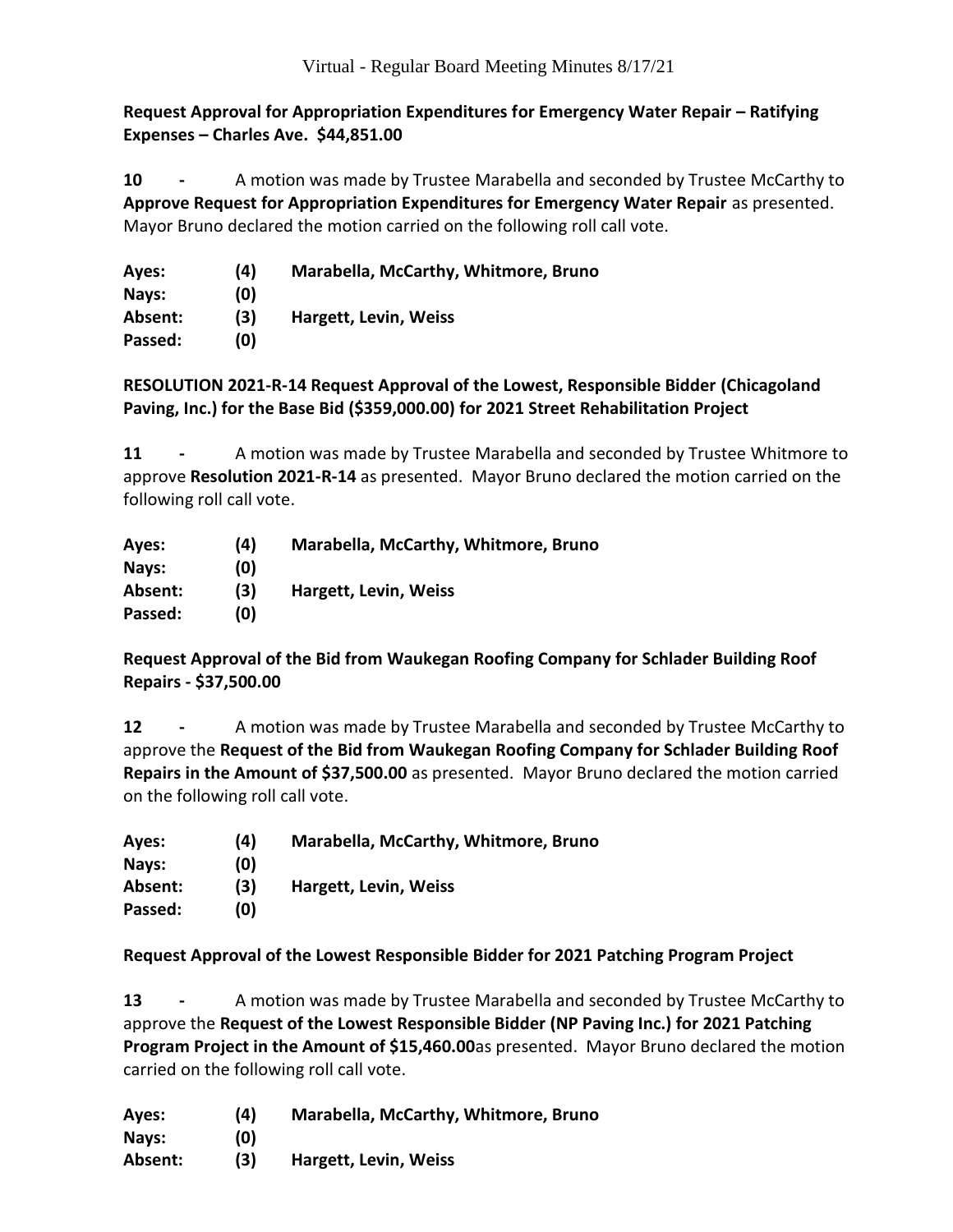#### **Passed: (0)**

#### **PUBLIC COMMENT**

Donald West– 1442 Sheridan Road – last house on the West side of Sheridan Road – He asked the Police Department if they stopping speeders. Chief Mohn told him "yes" that he stopped a someone who was going over 100 miles per hour. He also told him that, when we aren't on other calls, we are patrolling Sheridan Road. Mr. West also inquired about what was going on between  $13<sup>th</sup>$  and  $14<sup>th</sup>$ . Is it a new subdivision? Mayor Bruno told him it was going to be a house. A large house. It's just one house on the entire property.

#### **UNFINISHED BUSINESS**

Trustee Whitmore

- Thanked Mark Stevens for everything he's doing down at the Marina. She had a really good time at Venetian Night. You did a great job.
- Next weekend we have our Touch a Truck and Summer Bash events. Touch a Truck will be from 12pm-3pm and the Summer Bash will follow. There will be lots if games, food, beer garden and lots of fun things to do. Vista Health is coming to do wellness checkups.

Trustee McCarthy

- He heard great things about Venetian Night. It's cool to see other events planned.
- Excited to see Rec events
- Thanked Department Heads for their Reports
- Thanked Attorney Long for filling in as interim Village Administrator. He's still doing the job of Village Attorney too.
- Congratulations to Sergeant Ewing.

Trustee Marabella

- To Mark Stevens, your guys did a great job with parking. Everything went smoothly. They did a good job.
- Touch a Truck
- Fall Ball coming up. Sign-up is on-line. It will be a good event.
- Public Works did a great job picking up tree limbs from storm damage. We are still short a man. They did a great job.
- Stay safe and enjoy the rest of summer.

## **ADJOURNMENT**

**14** - A motion was made by Trustee Marabella and seconded by Trustee Whitmore to adjourn the meeting. Mayor Bruno declared the meeting adjourned at 8:07p.m. on the following roll call vote.

| Ayes:   | (4) | Marabella, McCarthy, Whitmore, Bruno |
|---------|-----|--------------------------------------|
| Nays:   | (O) |                                      |
| Absent: | (3) | <b>Hargett, Levin, Weiss</b>         |
| Passed: | (0) |                                      |